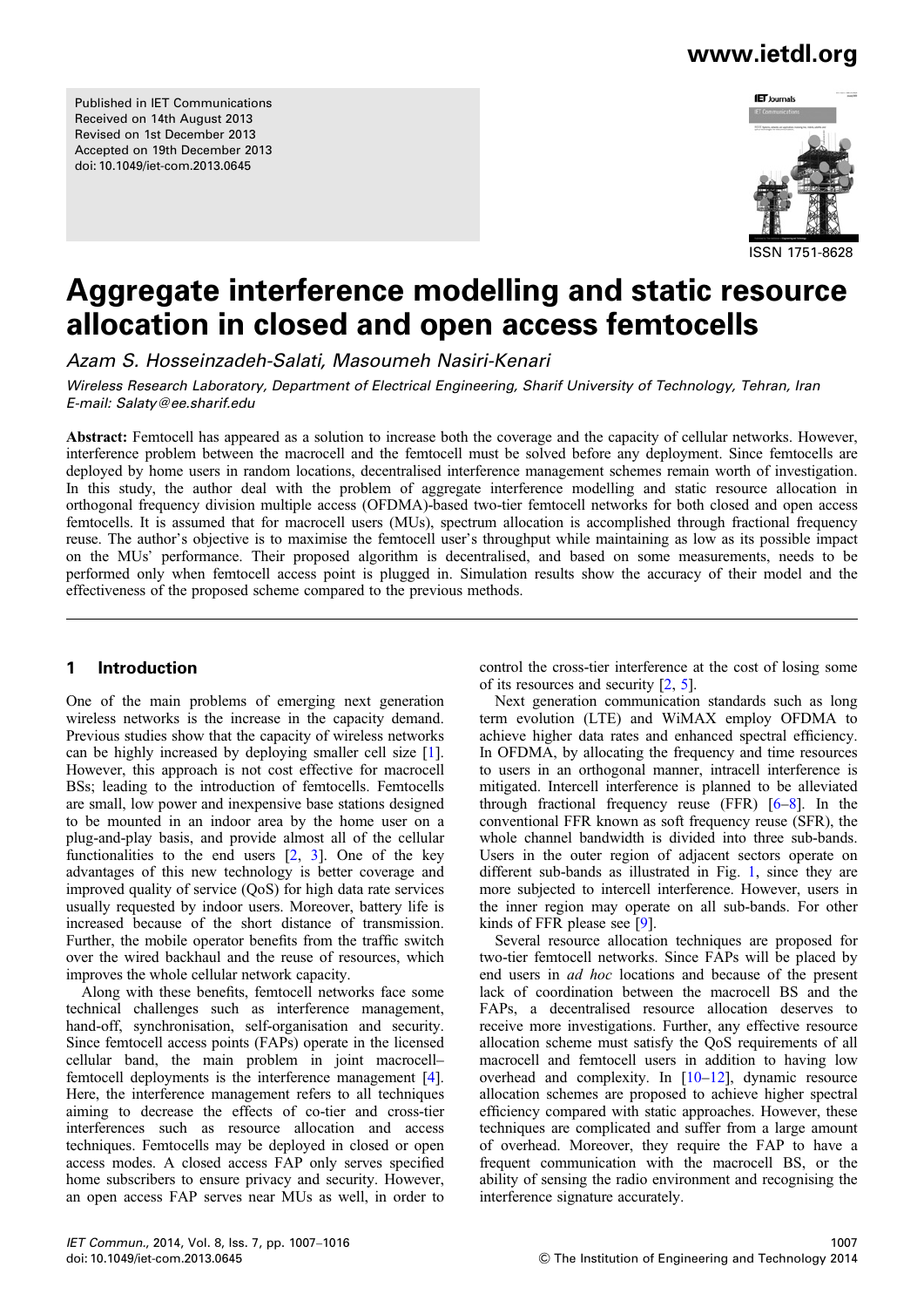

Fig. 1 Sub-band allocations to MUs when SFR is used

Currently, FFR is being considered as an effective interference management scheme for OFDMA-based two-tier femtocell networks [4]. The exhaustive comparison between different interference management schemes presented in [4] indicates that FFR-based static resource allocation schemes show high efficiency in interference management despite of their low complexities. In [13-15], static spectrum allocations of femtocells are investigated when FFR is used in the first tier. In these methods, femtocell simply uses the sub-bands that are not in use by neighbour MUs to manage the inter tier interference. In [16], FFR is exploited in the femto tier, as a solution to moderate femto-to-femto interference in a dense femtocell deployment. However, in order to manage inter tier interference which is the scope of this paper, Chowdhury et al. [16] uses a same approach as others, that is, simply allocating sub-bands that are not in use by neighbour MUs to femtocells. In [17], a static sub-band allocation method based on the pilot power of the macrocell BS is proposed for the downlink. Although these static methods are very simple, they do not lean on an analytic background and suffer from non-optimal performance.

In this paper, we study the problem of FFR-based static resource allocation in the uplink of two-tier OFDMA-based femtocell networks. To this end, we first model the uplink interference caused by MUs at the FAP for both closed and open access modes. Although the interference statistics have been investigated in [18] for a single cell scenario, here we consider a multi cell FFR-based scenario and model the interference for open access as well as closed access femtocells. Moreover, we take into consideration a more precise channel model and also derive the aggregate interference model from all neighbouring interfering sectors. We then propose a decentralised static resource allocation scheme according to the interference statistics, in which each FAP chooses its best sub-band in a distributed manner in order to reach the maximum throughput. In addition, the FAP's power is adjusted according to the maximum acceptable value of the outage probability at the FAP, while guaranteeing negligible effect on the throughput of the macro tier. Moreover in the open access mode, we determine the size of the FAP's serving area and the proportion of the femtocell bandwidth dedicated to a handed over MU jointly with the FAP's best sub-band to achieve the maximum throughput, while maintaining the performance of the handed over MU. Although this method requires somehow intensive calculations, the calculations need to be performed once in a while, that is, whenever the FAP is plugged in.

The rest of this paper is organised as follows. In Section 2, the system model is presented. In Section 3, the interference models for both closed and open access femtocells are provided. Moreover, the throughput and the outage probability for a femtocell user are calculated. In Section 4, the proposed resource allocation scheme is introduced, and in Section 5, analytical results are evaluated by simulations. Finally, the paper is concluded in Section 6.

### 2 System model

#### 2.1 Macro tier

For the macro tier, we consider a reference sector (sector 1 which includes our FAP) and  $K-1$  interfering neighbour sectors. Let each sector  $k$  be modelled with a circle of radius  $R_k$  and its inner region with a circle of radius  $R_k^{\text{in}}$  as illustrated in Fig. 2. We assume that SFR is employed in the macro tier of the network. Each sub-band is composed of N OFDMA resource blocks (RBs), that is, 3N RBs on the whole band. The MUs' positions are assumed to be i.i.d. random variables, uniformly distributed within the sector. For simplicity and without loss of generality, we assume that all MUs have the same target rates with one RB allocated to each user. As a result, there are a maximum of 3N active MUs roaming inside each sector, namely, 2N inner users as well as N outer users. That is, the ratio of  $R_k$ to  $R_k^{\text{in}}$  is selected such that the area of the inner region will be twice the area of the outer region, that is,  $R_k/R_k^{\text{in}} = \sqrt{3/2}$ . Here, we assume that the FAP does not have the ability of sensing the radio spectrum, and thus we do our analyses based on the worst case, that is, we assume that all RBs are occupied at all times. Then, we sort MUs according to their allocated RBs.

#### 2.2 Femto tier

We consider a femtocell in the reference sector with one active user which is completely synchronised with its serving BS. Let  $D_k$  denote the distance between this FAP and the BS of sector k, and  $\gamma_k$  correspond to the angle of the FAP with reference to the centre line of sector  $k$ (Fig. 2). The FAP chooses its best operating sub-band by having all  $D_k$ s and  $\gamma_k$ s. Then, a number of RBs of its specified sub-band are randomly chosen, according to its backhaul bandwidth. For an open access FAP, all interfering MUs in the  $R_f$  vicinity of the FAP that operate on the same RB as the femtocell, will be handed over to the



Fig. 2 Inner region (hatched) and outer region (solid) of the sector k and the FAP location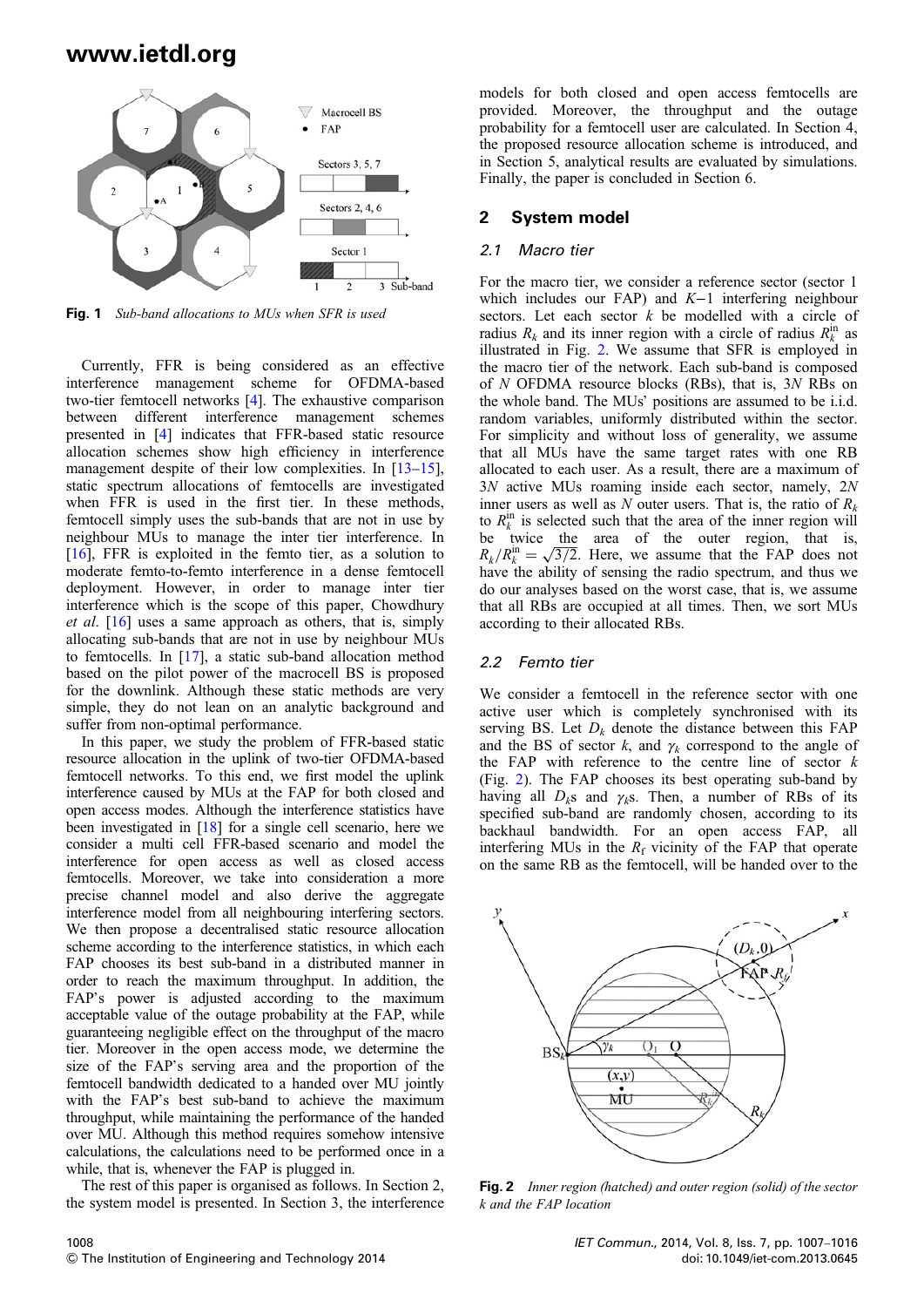FAP, that is, a serving region of radius  $R_f$  is assumed around the FAP (the dashed circle in Fig. 2). Then, the FAP allocates a proportion  $\lambda_h$  of its bandwidth to each handed over MU. Here, we ignore femto-to-femto interference for simplicity and to converge on a decentralised static approach.

#### 2.3 Channel model

We take into account path loss effects for the channel model as well as fading and shadowing, that is, the channel gain equals to

$$
g_{Tx \to Rx} = d^{-\alpha} Hw \tag{1}
$$

where  $\alpha$  is the path loss exponent,  $d$  is the distance between a user (Tx) and its desired BS (Rx),  $H$  is the channel gain for the composite shadowing and fading effects and  $w$  is the wall penetration loss included in the channel gain when the transmission is done through the wall. Here we consider log-normal shadowing and Rayleigh fading. Therefore, the probability density function (PDF) of the composite shadowing and fading effects of the channel, that is, H, is approximated by a new log-normal distribution [19]

$$
f_H(h) \simeq \frac{10}{\ln(10)\sqrt{2\pi}\sigma h} \exp\left\{-\frac{\left(10\log_{10}(h) - \mu\right)^2}{2\sigma^2}\right\} \tag{2}
$$

where  $\mu = \mu_{sh} - 2.50675$  and  $\sigma^2 = \sigma_{sh}^2 + 31.0215$ , with  $\mu_{sh}$ and  $\sigma_{\rm sh}^2$  standing for the mean and variance of the log-normal shadowing distribution.

#### 2.4 Power control

Uplink power control is assumed to be performed in the macro tier of the cellular network such that the received powers at the macrocell BSs are equal to  $P<sub>m</sub>$ . This implies that the MU  $j$  of the sector  $k$  causes interference power of  $P_{\text{m}}I_{jk}$  at the FAP, where  $I_{jk}$  is its interference factor at the FAP. Moreover, in the femto tier, the power control procedure is set to reach the target power  $P_f$  at the FAP unless we consider a scenario in which this target power is selected according to the location of the FAP to achieve a better interference management. We will discuss more on this topic in Section 4.

### 3 Interference modelling and performance analysis

In this section, we first model the interference factor caused by a MU at the FAP, for closed and open access femtocells in parts A and B. Next, in part C, we model the aggregate interference from all neighbouring sectors. Finally, in part D, the throughput and the outage probability for the home user are calculated according to the aggregate interference statistics.

#### 3.1 Closed access

In [20], we have defined N i.i.d. interference factors,  $I_{ik}$ ,  $j = (s$  $-(1)N+1$ ,  $(s-1)N+2$ , …, sN, with s denoting the index of the specified sub-band. To be precise,  $I_{ik}$  is the ratio of the channel gain between user  $j$  of sector  $k$  and the FAP to the channel gain between this user and its relevant macrocell BS. Then, separate formulations for the cumulative distribution functions (CDFs) of the interference factors because of an

# www.ietdl.org

inner and an outer MU have been derived. In this part, we rewrite those formulations in compact forms that are more convenient for the open access mode calculations.

To investigate the interference effect of inner region MUs of sector  $k$  on the FAP, here we define a coordinate system with the base station position specified as its origin. Then, the  $x$ -axis is determined such that it comprises the FAP position, that is,  $(D_k,0)$  stands for the coordinates of the FAP (Fig. 2). Moreover, in this figure,  $(x,y)$  represents the coordinates of the MU  $j$  of sector  $k$ . Thus, the CDF of the interference factor of this MU  $(I_{ik})$  at the FAP when considering just path loss for the channel can be written as

$$
\bar{F}_{k,C}^{\text{in}}(l) = \mathbb{P}(I_{jk} \le l) = \mathbb{P}\left(\frac{g_{\text{MU}\rightarrow\text{FAP}}}{g_{\text{MU}\rightarrow\text{BS}}} \le l\right)
$$
\n
$$
= \mathbb{P}\left(\frac{d_{\text{MU}\rightarrow\text{FAP}}^{\alpha}}{d_{\text{MU}\rightarrow\text{BS}}^{\alpha}} \le l\right) = \mathbb{P}\left(\frac{(D_k^2 + x^2 + y^2 - 2D_k x)^{-(\alpha/2)}}{(x^2 + y^2)^{-(\alpha/2)}}\right)
$$
\n
$$
\le l|(x,y) \in \text{inner region of sector } k\right)
$$
\n
$$
= \mathbb{P}\left((1 - l^{(2/\alpha)})x^2 + (1 - l^{(2/\alpha)})y^2 + 2D_k x l^{(2/\alpha)}\right)
$$
\n
$$
-D_k^2 l^{(2/\alpha)} \le 0|(x,y) \in \text{inner region of sector } k\right)
$$
\n(3)

where g is the path loss channel defined as  $d^{-\alpha}$  with d denoting the distance between the MU and its desired receiver (FAP or BS) and  $\alpha$  indicating the path loss exponent. Moreover,  $D_k$  denotes the distance between the FAP and the BS of sector  $k$ . Subscript 'C' indicates the closed access mode and superscript 'in' points to the inner region calculations. Now, we specify the regions by different sets. Let set  $M_k^{\text{in}}$  denote the inner region of the sector k, and  $M_k$  for the whole sector. We also define the region specified by  $(1 - l^{(2/\alpha)})x^2 + (1 - l^{(2/\alpha)})y^2$  $+\frac{2}{5}D_k x l^{(2/\alpha)} - D_k^2 l^{(2/\alpha)} \leq 0$  in (3) as  $I_k(l)$ . Consequently,  $\overline{F}_{k,C}^{\text{in}}(\overline{l})$  can be expressed as

$$
\bar{F}_{k,C}^{\text{in}}(l) = \mathbb{P}(I_{jk} \le l) = \mathbb{P}P((x,y) \in I_k(l)| (x, y) \in M_k^{\text{in}})
$$

$$
= \frac{S(M_k^{\text{in}} \cap I_k(l))}{S(M_k^{\text{in}})}
$$
(4)

where  $S(.)$  is a function that calculates the area of the region specified as its argument. Note that unlike other regions, the shape and size of  $I_k(l)$  changes with l. That is, when  $l < 1$ , the region is in fact the inner region of a circle with radius  $r = D_k \tilde{l}^{1/\alpha}/|1 - l^{2/\alpha}|$  centred at  $O_2(\tilde{x}_c, 0)$  where  $\tilde{x}_c = -D_k l^{2/\alpha}/|1 - l^{2/\alpha}|$  $(1 - \ell^{2/\alpha})$  (Fig. 3*a*), and when  $l = 1$ , it is the region specified with  $x \le D_k/2$ . However, for  $l > 1$ ,  $I_k(l)$  corresponds to the outer region of a circle with centre  $O_2$  at  $(x_c, 0)$  and radius r. Therefore, in this case  $(l > 1)$ , we write our formulas based on  $I_k^c(l)$ , that is, the region inside the predefined circle, instead of  $I_k(l)$  (Fig. 3b). In these figures, the hatched region specifies  $M_k^{\text{in}}$  and the dotted region specifies  $I_k(l)$ . As a result,  $\overline{F}_{k,C}^{\text{in}}(l)$  is obtained as

$$
\bar{F}_{k,C}^{\text{in}}(l) = \begin{cases}\n\frac{S(M_k^{\text{in}} \cap I_k(l))}{S(M_k^{\text{in}})} & l \le 1 \\
1 - \frac{S(M_k^{\text{in}} \cap I_k^{\text{c}}(l))}{S(M_k^{\text{in}})} & l > 1\n\end{cases} \tag{5}
$$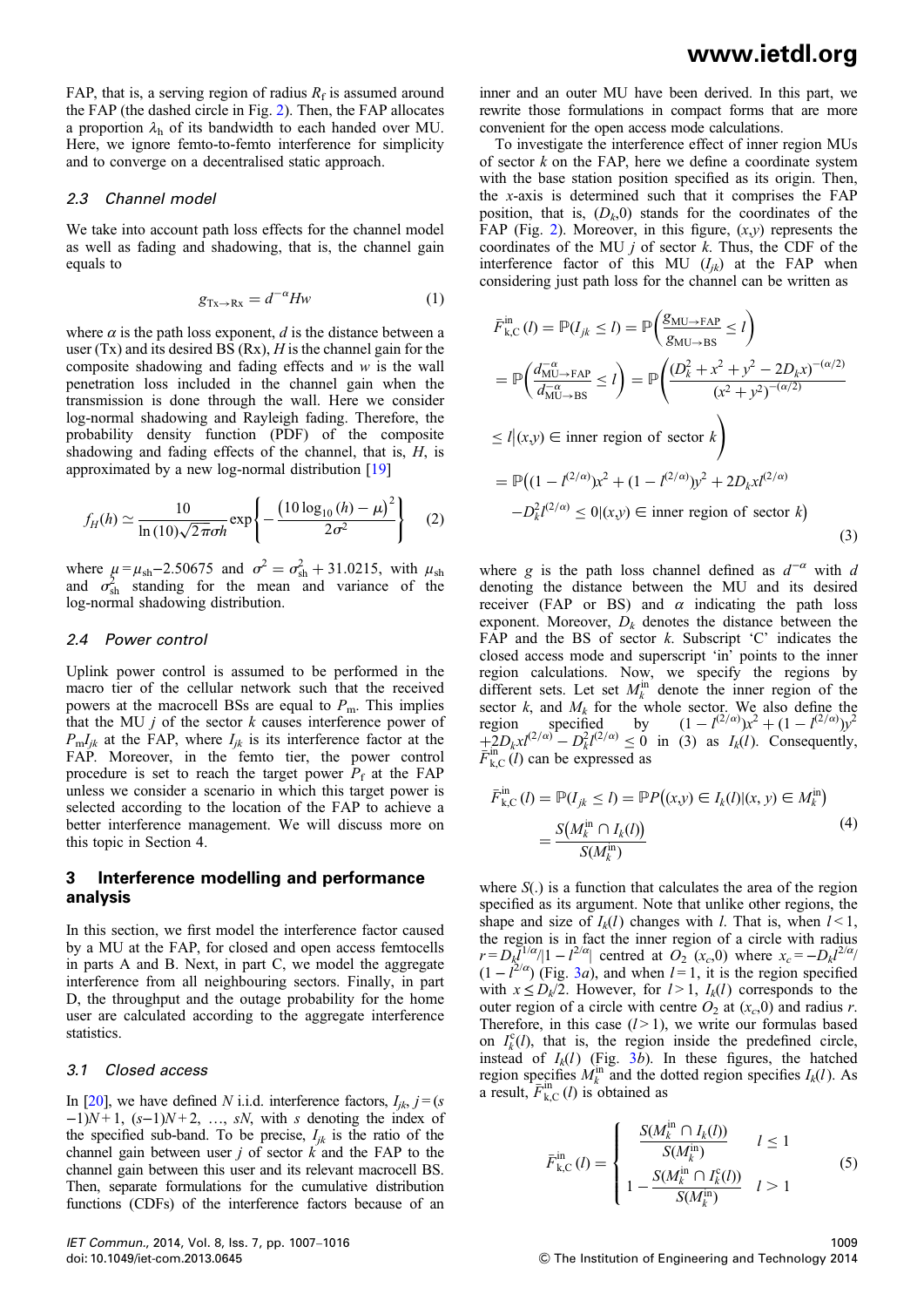

**Fig. 3**  $I_k(l)$  and its intersection with  $M_k^{\text{in}}$  for typical values of l  $a$   $l < 1$  $b$   $l > 1$ 

From (5), the CDF can be easily computed by calculating the intersection area of circles  $M_k^{\text{in}}$  and  $I_k(l)$  (or  $I_k^{\text{c}}(l)$ ) with  $R_{k}^{\rm in}$  $\frac{m}{k}$  and r as the circles' radii and  $D_{O_1O_2} = \sqrt{x_c^2 + {R_k^{\text{in}}}^2 - 2x_cR_k^{\text{in}}cos(\gamma_k)}$ as the distance between two centres (please see the Appendix for more details). For an outer region interfering MU, the CDF of the interference factor (with superscript 'out') is calculated similarly as

$$
\bar{F}_{k,C}^{\text{out}}(l) = \begin{cases}\n\frac{S(M_k \cap I_k(l)) - S(M_k^{\text{in}} \cap I_k(l))}{S(M_k) - S(M_k^{\text{in}})} & l \le 1 \\
1 - \frac{S(M_k \cap I_k^{\text{in}}(l)) - S(M_k^{\text{in}} \cap I_k^{\text{in}}(l))}{S(M_k) - S(M_k^{\text{in}})} & l > 1\n\end{cases}
$$
\n(6)

As mentioned in the previous section, the composite shadowing and fading effects of the channel have a near log-normal distribution, that is, as  $10^{-Z/10}$ , where Z is a Gaussian random variable. Thus, the conditional CDF of the interference factor with the more precise channel model of (1) will be

$$
F_{k,C}^{\text{in}}(l|Z_1 = z_1, Z_2 = z_2)
$$
  
= 
$$
\mathbb{P}\left(\frac{(D_k^2 + x^2 + y^2 - 2D_kx)^{-(\alpha/2)}10^{-(Z_1/10)}w}{(x^2 + y^2)^{-(\alpha/2)}10^{-(Z_2/10)}}\right)
$$
  

$$
\leq l|(x,y) \in M_k^{\text{in}}, Z_1 = z_1, Z_2 = z_2\right)
$$
  
= 
$$
\bar{F}_{k,C}^{\text{in}}(10^{((Z_1 - Z_2)/10)}w^{-1}l|Z_1 = z_1, Z_2 = z_2)
$$
 (7)

which reduces to the predefined CDF in (3). Note that since the locations of different MUs are i.i.d. random variables, their channel gains to the FAP and to the macrocell BS are also independent and as a result, random variables  $I_{ik}$ ,  $j = (s$  $(-1)N + 1$ ,  $(s-1)N + 2$ , ..., sN, are i.i.d. for each k. In this equation,  $Z_1$  and  $Z_2$  are the Gaussian random variables possibly with different means and variances that are relevant to the composite shadowing and fading effects of



the user channels to the FAP and to the BS, respectively. Now,  $H = 10^{((Z_1 - Z_2)/10)}$  has a log-normal distribution with mean  $\mu = \mu_1 - \mu_2$  and variance  $\sigma^2 = \sigma_1^2 + \sigma_2^2$  with the PDF  $f_H(h)$  defined in (2). Accordingly,  $F_{k,C}^{\text{in}}(l)$  is expressed as

$$
F_{k,C}^{\text{in}}(l) = \int_0^\infty f_H(h) \,\bar{F}_{k,C}^{\text{in}} \,(Hw^{-1}l|H=h) \mathrm{d}h \tag{8}
$$

and the same is derived for the interference factor of outer MUs as

$$
F_{k,C}^{\text{out}}(l) = \int_0^\infty f_H(h) \,\bar{F}_{k,C}^{\text{out}}(Hw^{-1}l|H=h)dh\tag{9}
$$

#### 3.2 Open access

In the open access mode, the MUs served by the FAP do not cause interference, and thus is not considered in interference calculations. That is, the interfering MUs have a uniform distribution around the inner region except on the serving region of the FAP, that is,  $M_k^{\text{in}} - F$  where set F indicates the serving region of the FAP. Thus, the CDF of the interference factor because of an inner MU of sector  $k$  at an open access FAP is governed by

$$
\begin{split} \bar{F}_{k,0}^{\text{in}}\left(l\right) &= \mathbb{P}(I_{jk} \le l) \\ &= \mathbb{P}\left((x,y) \in I_k(l)| (x,y) \in M_k^{\text{in}} - F\right) \\ &= \frac{S(M_k^{\text{in}} \cap I_k(l)) - S(M_k^{\text{in}} \cap I_k(l) \cap F)}{S(M_k^{\text{in}}) - S(M_k^{\text{in}} \cap F)} \end{split} \tag{10}
$$

where subscript 'O' denotes the open access mode. Since in this mode, the FAP only serves the close interfering MUs (which are reasonably more closer to the FAP than their serving BSs), its serving area would not have any overlap with  $I_k(l)$  for  $l \leq 1$ , that is,  $I_k(l) \cap F = \emptyset$  for  $l \leq 1$ . So, the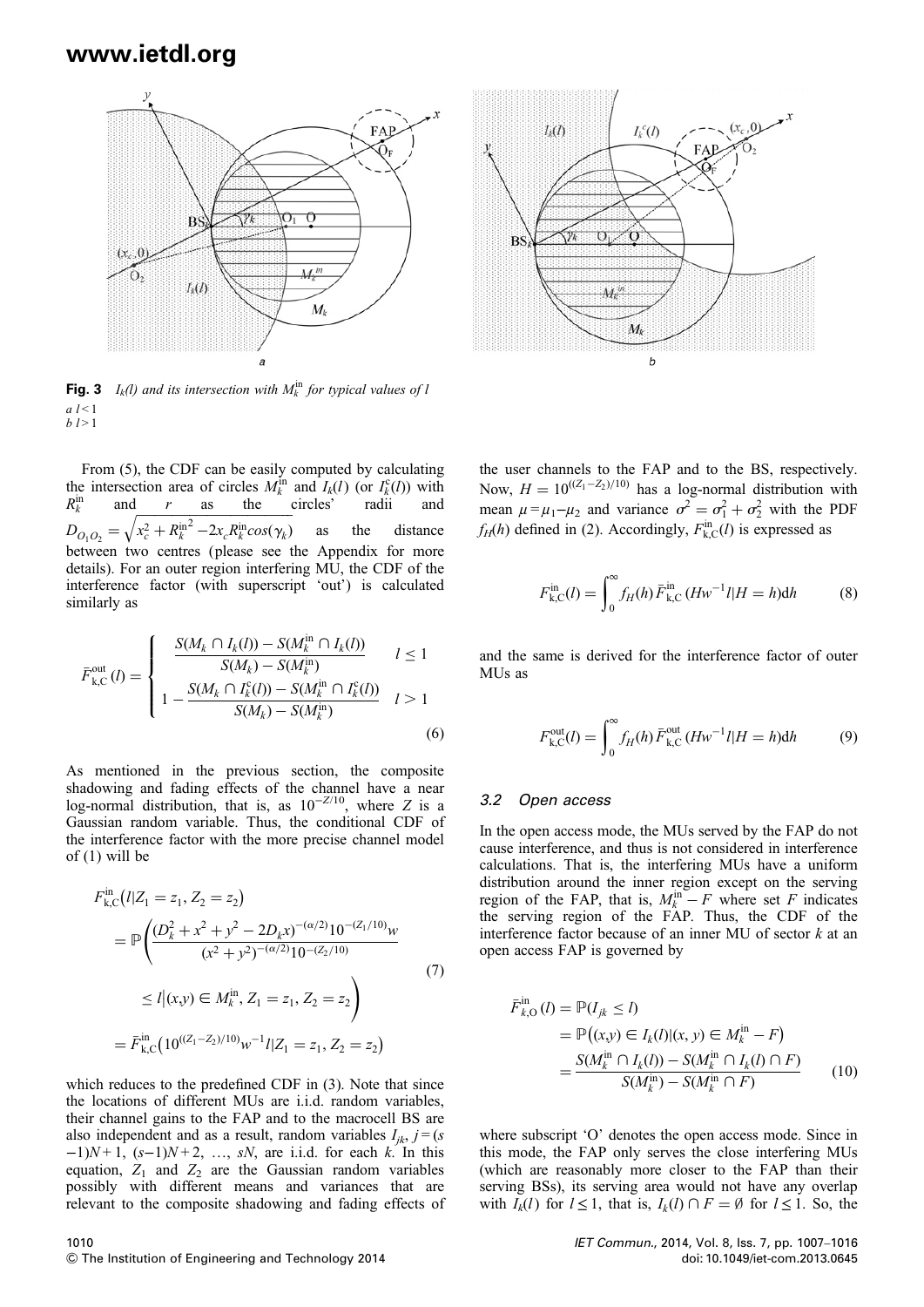CDF of the interference factor equals to

$$
\overline{F}_{k,O}^{\text{in}}(l)
$$
\n
$$
= \begin{cases}\n\frac{S(M_k^{\text{in}} \cap I_k(l))}{S(M_k^{\text{in}}) - S(M_k^{\text{in}} \cap F)} & l \le 1 \\
1 - \frac{S(M_k^{\text{in}} \cap I_k^c(l)) - S(M_k^{\text{in}} \cap I_k^c(l) \cap F)}{S(M^{\text{in}}) - S(M^{\text{in}} \cap F)} & l > 1\n\end{cases}
$$

$$
\left\{1 - \frac{S(M_k + 1/k(t)) - S(M_k + 1/k(t)) + 1}{S(M_k^{\text{in}}) - S(M_k^{\text{in}} \cap F)} \right\} \quad l > 1
$$
\n(11)

and this function for an outer region interfering MU will easily be (see (12))

The regions in these equations are simply a circle or the intersection of two or three circles. As for the case of two circles, the intersection area of three circles can be determined by having the circles' radii and the distances between each two circle centres [21]. However, these calculations are not easy, and therefore we have made some approximations for the case of three circles considered here (see the Appendix).

To derive the results for the more precise channel model, we should take the same procedures as in the closed access mode, that is, (8) and (9) will be simply employed for the CDF of interference factor because of inner and outer MUs, respectively.

#### 3.3 Aggregate interference from all sectors

Total interference factor at the FAP on each RB is because of K active MUs with the same allocated RB (say RB  $i$ ), each in different sectors. We observed that the CDF of each  $I_{ik}$ depends primarily on whether the MU  $j$  is an inner or an outer user of sector  $k$  or equally on the sub-band  $s$  that the RB *j* belongs to. Thus, the CDF of the total interference factor is written as

$$
Gs(l) = \mathbb{P}\left(\sum_{k} I_{jk} \le l\right)
$$
  
= 
$$
\int_{\sum_{k} l_{k} \le l} \cdots \int f_{I}^{s}(l_{1}, \ldots, l_{K}) dl_{1} \ldots dl_{K}
$$
 (13)

where  $f_I^s(l_1, \ldots, l_K)$ , is the joint PDF of  $I_{jk}$ ,  $k = 1, \ldots, K$ , and depends mainly on the sub-band comprising the RB j. We should note that the spectrum allocation policy in the macro tier may result in the dependency between the locations of the users with the same RBs which results in the dependency between the distances of these users to the FAP. However, this would not necessarily result in the dependency of their interference factors, since this is just one of the parameters that influences on the interference factor. To be more precise, independent distances of these users to their relevant BS, and independent shadowing and fading effects of their channels to the FAP and to their relevant BS considerably weaken the dependency of their interference factors, because of the notable effect of these

parameters on the value of the interference factor. So, we assume that the interference components because of these  $K$ MUs, that is,  $I_{ik}$ ,  $k = 1, ..., K$  are independent but not identically distributed random variables, and thus their joint PDF is the product of their PDFs or equivalently, the PDF of the total interference factor is the K-fold convolution of the PDFs. When frequency resources for MUs are allocated through an FFR pattern, the joint PDF is easily computed as

$$
f_I^s(l_1, ..., l_K) = \prod_{k \in O_s} f_k^{\text{out}}(l_k) \prod_{k \notin O_s} f_k^{\text{in}}(l_k)
$$
 (14)

where  $O_s$  is the set of sectors that specify sub-band s to their outer users, and  $f_k(l_k) = \frac{\partial F_k(l_k)}{\partial l_k}$  (with superscript 'in' or 'out') is the PDF of the interference factor because of a MU of sector  $k$  at the FAP. It is obvious from (13) that the aggregate interferences observed at different RBs of the same sub-band are i.i.d. random variables. These results are applicable for both closed and open access modes.

#### 3.4 Throughput and outage calculations

Suppose  $C$  be the target rate for the home user served by the FAP in bps/Hz. With adaptive modulation and coding, the value of C depends on the channel condition and varies with the value of signal-to-interference-plus-noise ratio (SINR). Suppose that there are  $N_C$  possible target rates on the whole, that is,  ${C_i}_{i=1}^{N_C}$ . Since each MU causes interference to the femtocell user on its allocated RB, namely, RB j, the femtocell user's throughput, when using sub-band  $s$ , is given by

$$
T_{\rm f}^{s} = \frac{W}{N} \sum_{j=(s-1)N+1}^{sN} T_{j} = \frac{W}{N} \sum_{j=(s-1)N+1}^{sN}
$$
  
\n
$$
\left[ \sum_{i=1}^{N_{C}-1} C_{i} \mathbb{P}(\Gamma_{i} \leq \text{SINR}_{j} < \Gamma_{i+1}) + C_{N_{C}} \mathbb{P}(\text{SINR}_{j} \geq \Gamma_{N_{C}}) \right]
$$
  
\n
$$
= \frac{W}{N} \sum_{j=(s-1)N+1}^{sN} \left[ \sum_{i=1}^{N_{C}-1} C_{i} \mathbb{P} \left( \Gamma_{i} \leq \frac{P_{\rm f}}{P_{\rm m} \sum_{k} I_{jk} + \sigma^{2}} < \Gamma_{i+1} \right) \right]
$$
  
\n
$$
+ C_{N_{C}} \mathbb{P} \left( \frac{P_{\rm f}}{P_{\rm m} \sum_{k} I_{jk} + \sigma^{2}} \geq \Gamma_{N_{C}} \right) \right]
$$
  
\n
$$
= W \left[ \sum_{i=1}^{N_{C}-1} C_{i} \left[ G^{s} \left( \frac{P_{\rm f}}{P_{\rm m} \Gamma_{i}} - \frac{\sigma^{2}}{P_{\rm m}} \right) - G^{s} \left( \frac{P_{\rm f}}{P_{\rm m} \Gamma_{i+1}} - \frac{\sigma^{2}}{P_{\rm m}} \right) \right]
$$
  
\n
$$
+ C_{N_{C}} G^{s} \left( \frac{P_{\rm f}}{P_{\rm m} \Gamma_{N_{C}}} - \frac{\sigma^{2}}{P_{\rm m}} \right) \right]
$$
  
\n(15)

Note that the last equality is governed by the i.i.d. property of the term  $\sum_{k} I_{jk}$  for different values of j of the same sub-band. In this equation,  $T_i$  is the throughput because of the RB j which is a summation over all possible rates,  $W$  is the allocated bandwidth of the femtocell,  $\Gamma_i$  is the target SINR

$$
\bar{F}_{k,0}^{\text{out}}(l) = \begin{cases}\n\frac{S(M_k \cap I_k(l)) - S(M_k^{\text{in}} \cap I_k(l))}{S(M_k) - S(M_k \cap F) - S(M_k^{\text{in}}) + S(M_k^{\text{in}} \cap F)} & l \le 1 \\
1 - \frac{S(M_k \cap I_k^{\text{c}}(l)) - S(M_k \cap I_k^{\text{c}}(l) \cap F) - S(M_k^{\text{in}} \cap I_k^{\text{c}}(l)) + S(M_k^{\text{in}} \cap I_k^{\text{c}}(l) \cap F)}{S(M_k) - S(M_k \cap F) - S(M_k^{\text{in}}) + S(M_k^{\text{in}} \cap F)} & l > 1\n\end{cases} (12)
$$

IET Commun., 2014, Vol. 8, Iss. 7, pp. 1007–1016 doi: 10.1049/iet-com.2013.0645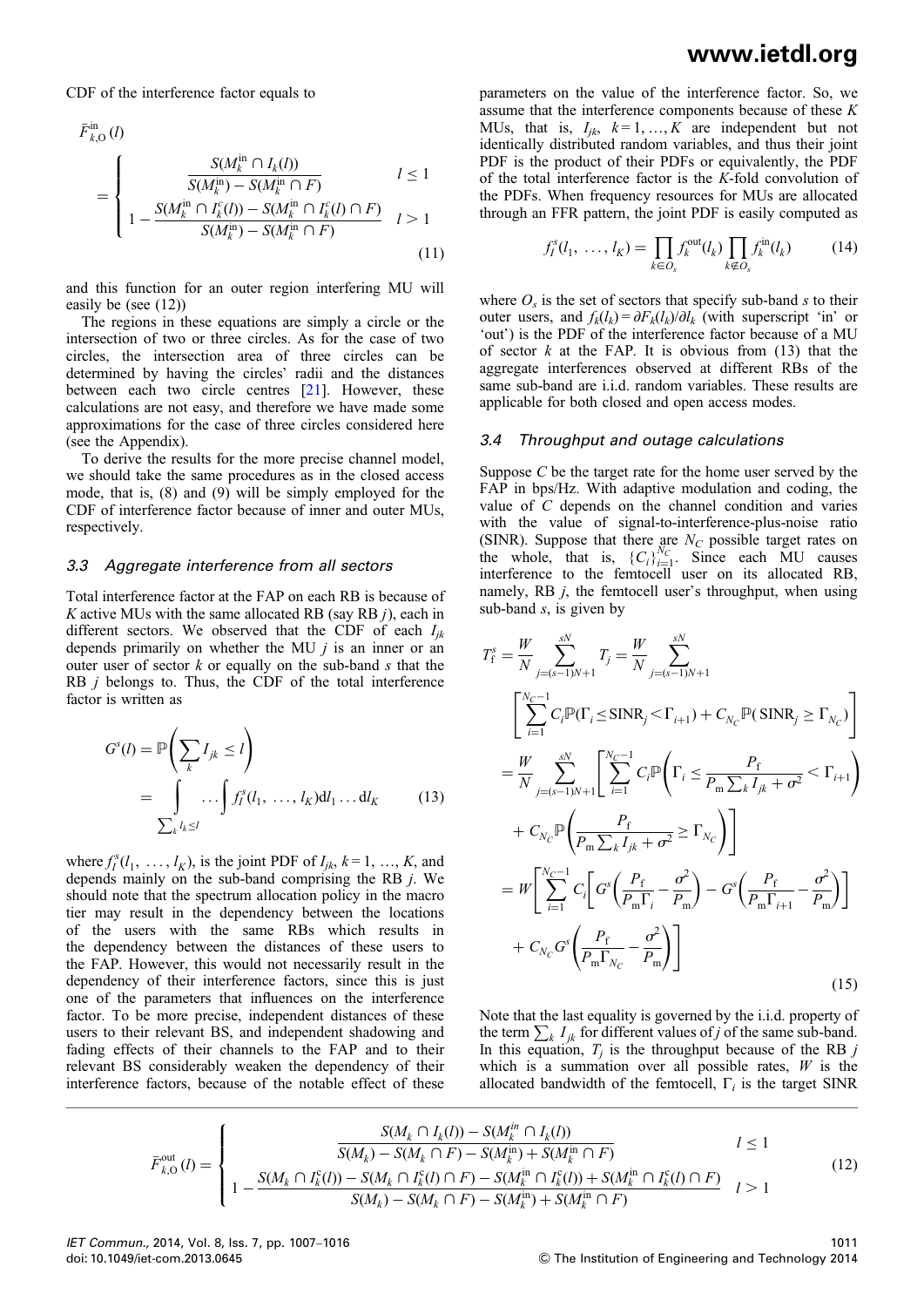according to the desired target rate  $C_i$ ,  $P_m$  ( $P_f$ ) is the macrocell (femtocell) user's received power at its serving BS (FAP) defined in Section 2,  $\sigma^2$  is the noise power, and  $G<sup>s</sup>(.)$  is the CDF of the total interference derived in (13). Note that the number of allocated RBs to different MUs need not to be equal as we regard each RB, instead of each MU, as an interferer. Then, the outage probability is given by

$$
\mathbb{P}_{\text{out}}^s = \mathbb{P}(\text{SINR} < \Gamma_1) = 1 - G^s \left( \frac{P_{\text{f}}}{P_{\text{m}} \Gamma_1} - \frac{\sigma^2}{P_{\text{m}}} \right) \tag{16}
$$

We should note that for an open access FAP,  $W$  is partitioned to  $W_f$  for the femtocell user and  $W_h$  for all handed over MUs and thus, the throughput of the home user and handed over MUs will be  $T_f^s = W_f \sum_j T_j / N$  and  $T_h^s = W_h \sum_j T_j / N$ , respectively. It is easy to formulate  $W_h = N_h \lambda_h W$ , where  $N_h$ is the number of handed over MUs, and  $\lambda_h$  is the proportion of the femtocell bandwidth dedicated to a handed over MU.

### 4 Proposed resource allocation scheme

With the aim of achieving the maximum throughput for the home user while having negligible impact on the macro tier, here we study the problem of the static resource allocation. According to (15), the throughput of a femtocell user depends primarily on the following parameters; the sub-band s on which it operates, the target power  $P_f$  and for an open access FAP, the serving region radius  $R_f$ , which effects on both  $W_f$  and  $G<sup>s</sup>(.)$ , and  $\lambda_h$ , which effects on  $W_f$ .

In the following, we first deal with the problem of finding the target power in the power control procedure in part A. In part B, we then introduce our proposed sub-band allocation scheme for a closed access FAP. In part C, we consider the problem of jointly selecting the optimum sub-band, the radius of the serving region, and the proportion of the femtocell bandwidth dedicated to a handed over MU for an open access FAP.

#### 4.1 Power allocation

An uplink power control is assumed to be applied in both two tiers of the network in a way to reach a target power at the relevant receiver. The power control procedure used in the macro tier results in unequal performance for near BS and edge femtocells. To solve this problem, in the femto tier, we propose the target power to be variable and dependent on the location of the FAP. Those FAPs located near the edge of the sector experience more interference from MUs, leading to large outage probabilities. On the other hand, a far femtocell has insignificant impact on the macro BS, and thus, its transmissions can be done with higher target power. As a result we consider a minimum and a maximum value for the target power of a femtocell, to ensure effective interference management in both FAP and macrocell BS.

Let  $I = \sum_k I_{jk}$  be the total interference factor observed at the FAP, where  $j$  is an arbitrary RB of the operating sub-band of the femtocell (note that the aggregate interferences observed at different RBs of the same sub-band are i.i.d. random variables). Considering (16), we select the minimum target power as

$$
P_{\rm f}^{\rm min} = P_{\rm m} \Gamma_1 \left( \overline{I} + \frac{\sigma^2}{P_{\rm m}} \right) \tag{17}
$$

where  $\overline{I}$  is the minimum value of *I* that ensures  $P_{\text{out}} \leq P_{\text{out}}^{\text{max}}$  on the specified optimum sub-band.

1012 & The Institution of Engineering and Technology 2014

On the other hand, we set  $P_f^{\text{max}}$  such that the femtocell user's interference power at the macrocell BS be at the range of the noise power. Thus, the femto tier interference is guaranteed to be negligible with respect to the dominant interference power from MUs of neighbouring sectors. For example, if we simply consider a path loss channel between the femtocell user and the macrocell BS, the interference power induced by the femtocell user at the macrocell BS will approximately be equal to  $P_{f}D_{1}^{-\alpha}$ , and consequently the maximum target power will be  $\sigma^2 D_1^{\alpha}$ .

#### 4.2 Sub-band allocation for a closed access FAP

According to (15), the home user's throughput depends primarily on the FAP's operating sub-band for a closed access FAP. Thus, here we introduce an integer optimisation problem with a few possible values for the variable  $s$  (three possible values of 1, 2, 3 when SFR is used in the macro tier) that aims to maximise  $T_f^s$ . That is

$$
\max_{s} T_{\rm f}^{s} = \max_{s} W
$$
\n
$$
\times \left[ \sum_{i=1}^{N_{\rm C}-1} C_{i} \left[ G^{s} \left( \frac{P_{\rm f}}{P_{\rm m} \Gamma_{i}} - \frac{\sigma^{2}}{P_{\rm m}} \right) - G^{s} \left( \frac{P_{\rm f}}{P_{\rm m} \Gamma_{i+1}} - \frac{\sigma^{2}}{P_{\rm m}} \right) \right] + C_{N_{\rm C}} G^{s} \left( \frac{P_{\rm f}}{P_{\rm m} \Gamma_{N_{\rm C}}} - \frac{\sigma^{2}}{P_{\rm m}} \right) \right]
$$
\n(18)

In the scheme proposed,  $P_f$  has to be known in the process of optimum sub-band allocation, and conversely, the optimum sub-band has to be known in order to find  $\overline{I}$ , and consequently,  $P_f$ . So, we select  $P_f$  and the sub-band iteratively until a convergence is achieved, that is, when  $P_f$ reaches  $\dot{P}_{\rm f}^{\rm max}$ , or the specified sub-band is unchanged in two successive iterations.

#### 4.3 Joint resource allocation for an open access FAP

For an open access FAP, the home user's throughput depends on two other parameters  $R_f$  and  $\lambda_h$ . However, the optimum values for  $R_f$ , and  $\lambda_h$  are not easy to find as the exhaustive search has to be done in a real value domain. Thus, we propose a sub-optimum solution, in which we consider some possible reasonable discrete values for  $R_f$  and  $\lambda_h$ . That is, we select the best operating sub-band, and the values for  $R_f$  and  $\lambda_h$  among the possible values such that the maximum possible throughput for the femtocell is achieved, constrained on preserving at least the prior throughput of the handed over MU. Thus, we must solve the following discrete optimisation problem with three variables which each obtains a few number of possible values

$$
\max_{s,R_f,\lambda_h} T_f^s = \max_{s,R_f,\lambda_h} W_f
$$
\n
$$
\times \left[ \sum_{i=1}^{N_C-1} C_i \left[ G^s \left( \frac{P_f}{P_m \Gamma_i} - \frac{\sigma^2}{P_m} \right) - G^s \left( \frac{P_f}{P_m \Gamma_{i+1}} - \frac{\sigma^2}{P_m} \right) \right] + C_{N_C} G^s \left( \frac{P_f}{P_m \Gamma_{N_C}} - \frac{\sigma^2}{P_m} \right) \right]
$$
\n(19)

IET Commun., 2014, Vol. 8, Iss. 7, pp. 1007–1016 doi: 10.1049/iet-com.2013.0645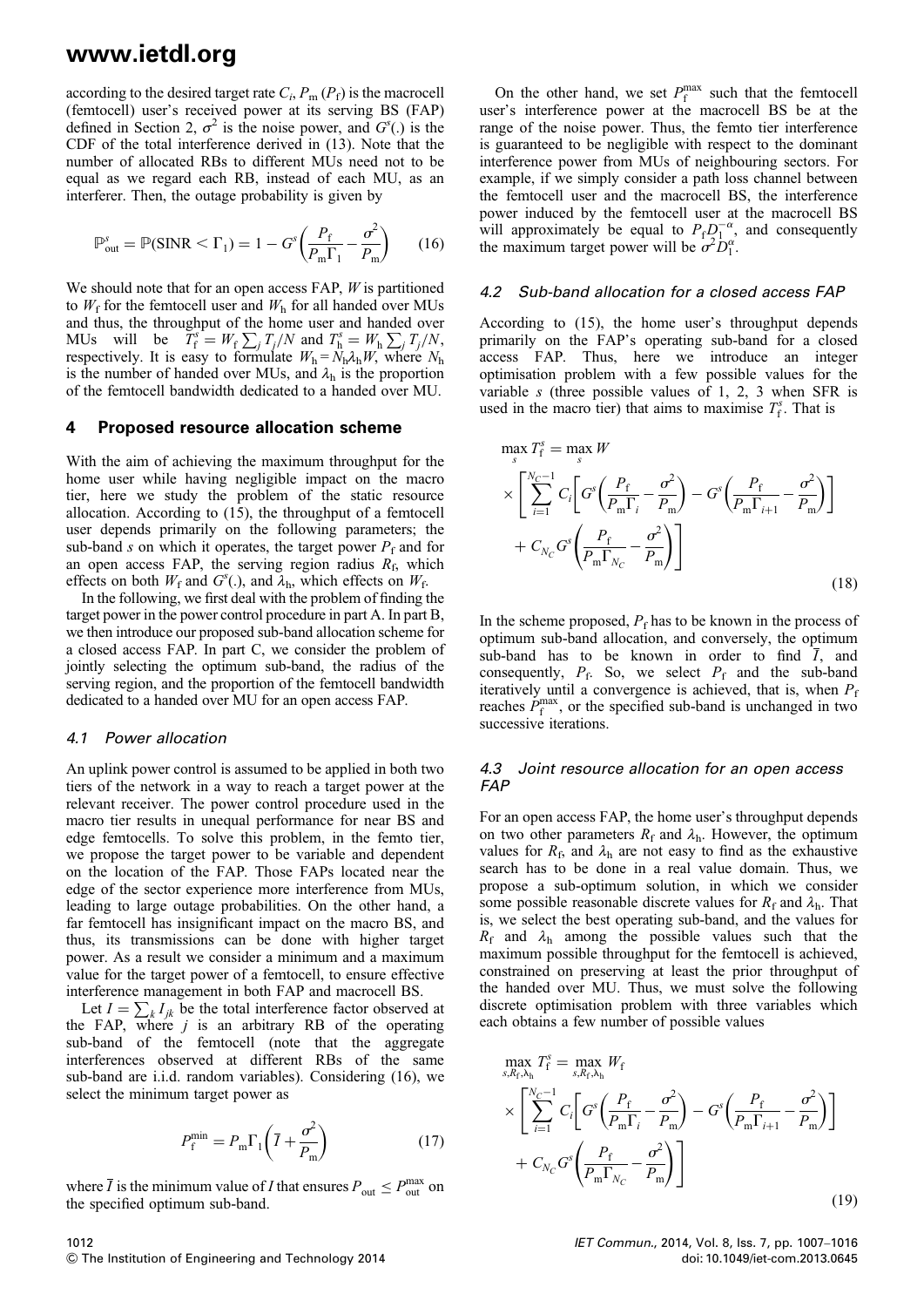with a constraint on the throughput of the handed over MU

$$
T_{\rm h}^s = \lambda_{\rm h} W \left[ \sum_{i=1}^{N_C - 1} C_i \left[ G^s \left( \frac{P_{\rm f}}{P_{\rm m} \Gamma_i} - \frac{\sigma^2}{P_{\rm m}} \right) - G^s \left( \frac{P_{\rm f}}{P_{\rm m} \Gamma_{i+1}} - \frac{\sigma^2}{P_{\rm m}} \right) \right] + C_{N_C} G^s \left( \frac{P_{\rm f}}{P_{\rm m} \Gamma_{N_C}} - \frac{\sigma^2}{P_{\rm m}} \right) \right] \ge T_{\rm m}^s \tag{20}
$$

where  $T_{\text{m}}^{s}$  is the throughput of the MU before the handover, and  $T_h^s$  is its throughput after the handover.

As in the closed access case,  $P_f$  is selected iteratively with other resources until a convergence is achieved.

Note that the above calculations must be done just the once the FAP is plugged in. Nevertheless, since the dominant computational complexity of our scheme is because of the K-fold convolution used to find the PDF of the total interference factor, our resource allocation scheme has a computational complexity of  $O(n \log(n))$ , where *n* is the length of each PDF vector.

### 5 Simulation results

We evaluate the performance of our proposed scheme based on both the analytical derivations and simulations. Here, we consider a total of seven equal size sectors for our analyses. By simulation, we evaluate the network throughput in the reference sector while the other sectors contribute as making interference to the reference sector. We perform our analysis for three femtocells located in different regions of the sector (Fig. 1), assuming that the femtocell user transmits on all RBs of the allocated sub-band. We run our simulations for 10 000 different arrangements of MUs. The values of our system parameters are given in Table 1. The SINR targets according to different rates are chosen based on the modulation and coding sets, taken from [22].

First, we study the characteristics of  $G<sup>s</sup>(l)$  for the FAP A as an example, which is located near the macrocell BS in the inner region of the sector, in both closed and open access modes with  $R_f = 20$  m. We can see that the sub-band 1 that is used by outer MUs, is obviously the best one (Fig. 4). In the open access case,  $G<sup>s</sup>(l)$  is slightly improved for sub-bands 2 and 3 but it remains unchanged for sub-band 1

Table 1 Parameters and notations

| Symbol                      | Description                                  | Value          |  |  |
|-----------------------------|----------------------------------------------|----------------|--|--|
| k                           | index of interfering sector                  | 1, , 7         |  |  |
| $R_k$                       | sector radius                                | 92 m           |  |  |
| $R_k^{\text{in}}$           | inner region radius                          | 75 m           |  |  |
| $R_{\rm f}$                 | serving region radius                        | 20, 25, , 40 m |  |  |
| N                           | total number of RBs in each sub-band         | 20             |  |  |
| s                           | index of operating sub-band                  | 1, 2, 3        |  |  |
| d                           | distance of the home user to the FAP         | 5 m            |  |  |
| $\alpha$                    | outdoor path loss exponent                   | 4              |  |  |
| β                           | indoor path loss exponent                    | 2              |  |  |
| w                           | wall penetration loss                        | 10 dB          |  |  |
| $\sigma_{\rm sh}^{\rm out}$ | outdoor shadowing std                        | 8 dB           |  |  |
| $\sigma_{\rm sh}^{\rm in}$  | indoor shadowing std                         | 6 dB           |  |  |
| $P_{\rm m}/\sigma^2$        | target SNR at the macrocell BS               | 10             |  |  |
| $P_f/\sigma^2$              | target SNR at the FAP                        | varied         |  |  |
| W                           | femtocell bandwidth                          | 10 MHz         |  |  |
| W <sub>f</sub>              | allocated bandwidth of the femtocell<br>user | varied         |  |  |
| λh                          | bandwidth ratio of a handed over MU          | 1/40, , 4/40   |  |  |
| $N_{h}$                     | number of handed over MUs                    | varied         |  |  |



Fig. 4 CDF of the total interference factor at the FAP A

since there are no MUs operating on sub-band 1 in the  $R_f$ -vicinity of the FAP.

Next, we evaluate the CDF of the interference factor as an example at the FAP C which is located in the outer region of the sector in the closed access mode, and compare the simulation results with the analytical ones. Fig. 5 shows the accuracy of our model especially in determining the best sub-band.

We also evaluate the throughput of the home user of the FAP B in different sub-bands against the received SNR at the FAP (Fig.  $6a$ ). For this FAP, sub-bands 2 and 3 have almost similar performance according to the approximate symmetry in its position, and here, we only illustrate the results for the sub-bands 1 and 3 for clarity of the plots. Fig. 6b shows the home user outage probability on each sub-band in closed and open access modes. In the open access mode, we have set  $R_f = 30$  m and  $\lambda_h = 1/30$ . We can see that the sub-band 3 (and 2) show considerable performance in both the throughput and the outage probability compared to the sub-band 1, which is proposed to be used by this femtocell in [13]. Although our analytical results have a little gap with the simulations (because of the approximations made in the specified model), they lead to



Fig. 5  $CDF of the total interference factor at the FAP  $C$$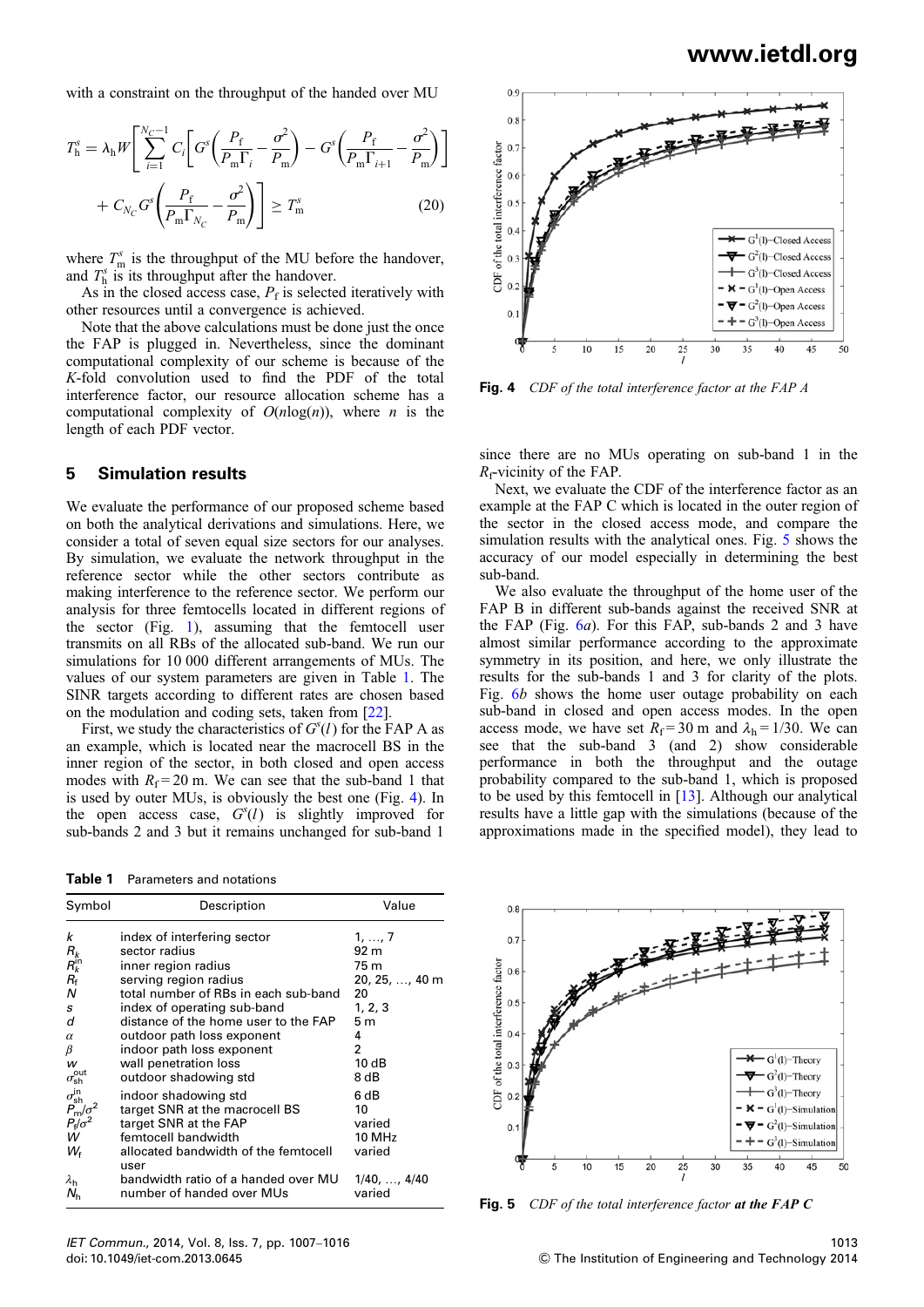

Fig. 6 Home user throughput and outage probability of the FAP B a Throughput

b Probability of outage

the same results obtained through the simulation, that is, the best sub-band.

To study the effect of our power allocation scheme on the macro tier, here, the throughput of the macro tier is evaluated and illustrated in Fig. 7. For the sake of the simplicity and without any loss of the generality, we suppose a simple case in which equal target rate  $C_m = 0.5$  bps/Hz is considered for all MUs. It can be shown that the throughput of MUs occupying different RBs of the same sub-band have identical distributions (following the same steps as in the femtocell user calculations). So, we only need to plot the macro tier throughput separately for different sub-bands (the results for  $s = 2$  is the same as  $s = 3$ ). From this figure, for the closed access mode the femto tier has insignificant effect on the macro tier because of the effective allocation of the FAP's target power on all sub-bands. However, as expected, with the open access mode, this throughput increases because of the reuse of the bandwidth by handed over MUs.

Finally, we apply our resource allocation scheme for all three FAPs in both closed and open access modes. The results of the resource allocation procedure are given in Table 2 for different values of  $P_{\text{out}}^{\text{max}}$  assuming that  $R_{\text{f}}$  is



**Fig. 7** Sum throughput of the macro tier on each sub-band



chosen from the set  $\{20, 25, 30, 35, 40\}$  and  $\lambda_h$  is chosen from the set  $\{1/40, 2/40, 3/40, 4/40\}$ . Please note that in all the cases considered here, the convergence of our resource allocation scheme is obtained in less than four iterations. For comparisons, in Table 2, the home user's throughput, best resource allocation, and the outage probability results are given in some cases based on the simulation as well. As stated before, for the FAP A, the open access has no effect on the performance for practical values of  $R<sub>f</sub>$ , and sub-band 1 remains to be the best choice. This result coincides with the result of the method proposed in  $[13]$ . We can see that for the less acceptable outage probability, as expected, the home user's required power is increased. Simulation results (which are provided for the case  $P_{\text{out}}^{\text{max}} = 0.125$ ) show that the specified power  $P_f$  satisfies the outage probability constraint.

For the FAP B, our results show that sub-bands 2 or 3 are the best choice in all examples considered; unlike the method of [13], in which the sub-band 1 is always selected for all FAPs located in the inner region of the sector. Moreover, the previous method do not offer any approach to specify the parameters of an open access FAP. Simulation results show that our method improves the home user's throughput for about 15–35% for different values of  $R_f$  and  $\lambda_h$ compared to the method of [13]. Simulation results provided for both closed and open access modes show good

Table 2 Resource allocation results

| <b>FAP</b> | $P_{\rm f}/\sigma^2$ | Tŕ    | S | $R_{\rm f}$ | $\lambda_{h}$ | maxה<br>out |  |  |  |
|------------|----------------------|-------|---|-------------|---------------|-------------|--|--|--|
| A-closed   | 40.4                 | 8.59  | 1 |             |               | 0.25        |  |  |  |
| A-closed   | 249                  | 20.95 | 1 |             |               | 0.125       |  |  |  |
| simulation | 249                  | 22.09 | 1 |             | -             | 0.06        |  |  |  |
| B-closed   | 174                  | 13.24 | 2 |             |               | 0.25        |  |  |  |
| simulation | 174                  | 13.09 | 2 |             |               | 0.21        |  |  |  |
| B-open     | 107                  | 10.36 | 2 | 25          | 1/20          | 0.25        |  |  |  |
| B-open     | 174                  | 13.19 | 2 | 25          | 1/20          | 0.22        |  |  |  |
| simulation | 174                  | 13.06 | 2 | 20          | 1/20          | 0.18        |  |  |  |
| C-closed   | 270                  | 17.57 | 1 |             |               | 0.25        |  |  |  |
| simulation | 270                  | 17.85 | 1 |             |               | 0.19        |  |  |  |
| C-open     | 95                   | 11.37 | 1 | 25          | 1/20          | 0.25        |  |  |  |
| C-open     | 270                  | 18.88 | 1 | 35          | 1/40          | 0.19        |  |  |  |
| simulation | 270                  | 18.8  | 1 | 40          | 1/40          | 0.11        |  |  |  |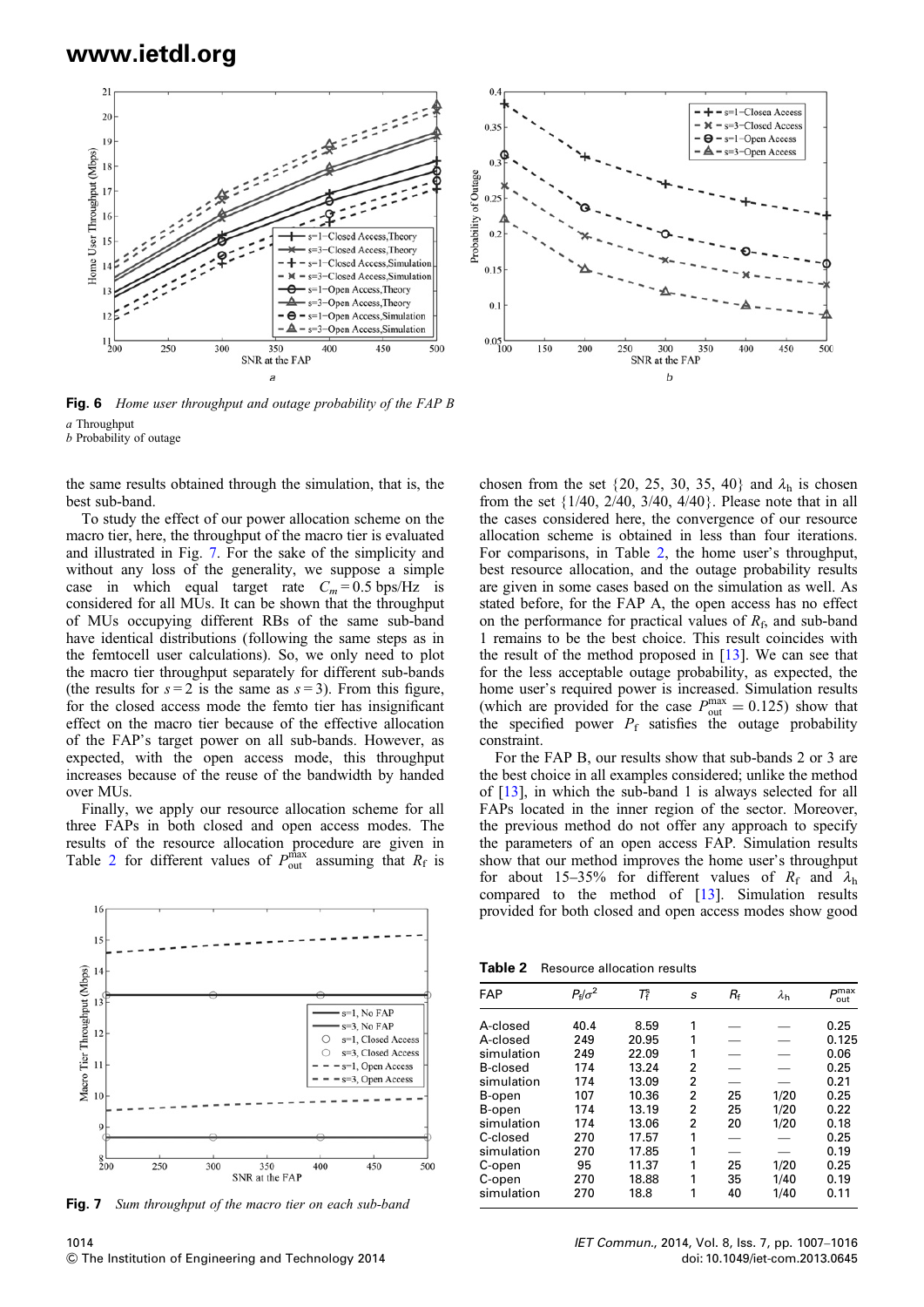

**Fig. 8** Throughput of the home user and handed over MU of the FAP C against  $R_f$  $a$  Home user throughput b Handed over MU throughput

compatibility with our analytical analyses except in the value of  $R_f$  in the open access mode. However, please note that it has an insignificant effect (about 0.3%) on the throughput of the femtocell user, that is,  $T_f^s$ . We can also see that with an effective resource allocation, the open access mode outperforms the closed access mode. For example, for equal  $P_{\text{out}}^{\text{max}}$ , open access mode results in a reduced femtocell required power. In other words, for equal  $P_f$ , the outage probability decreases, and the femtocell user's throughput increases in the open access mode.

The advantages of our method can also be observed in the case of the FAP C, which is located in the outer region of the sector. To see the effect of different resource allocation schemes on the performance of the home user, in Fig. 8a we have plotted the home user's throughput against the radius of the FAP's serving region for different sub-bands and different  $\lambda_{h}$ s, considering  $P_f/\sigma^2 = 270$ . As expected, the sub-band 1 shows the best performance while in [13] one of the sub-bands 2 or 3 is considered for an outer region FAP; which indicates that at least 15% improvement in  $T_f^s$  is achieved. We can see that  $\lambda_h$  has a decreasing effect on the home user's throughput, but the effect of  $R_f$  is not easily predictable, and its effect in fact changes with  $P_f$ ,  $\lambda_h$  and the specified sub-band. Fig. 8b shows the throughput of a handed over MU, which indicates the effect of the constraint (preserving the MU's performance) on the resource allocation procedure. For example, if MU's throughput more than 500 kbps is required,  $\lambda_h = 1/40$  should not be used when considering sub-bands 2 or 3, but it is feasible for sub-band 1 with  $R_f = 35$  or 40. In this case, the best resource allocation is sub-band 1 with  $R_f = 40$  m and  $\lambda_h = 1/40$ ; which verifies our analytical results except in the value of  $R_f$ . However, please note that, it has a very negligible effect (about 0.2%) on the throughput of the home user. We can also see that for an open access FAP, only an effective resource allocation (sub-band,  $R_f$ , and  $\lambda_h$ ) provides improvements in  $T_f^s$  compared to the closed access mode (considering equal powers in both access modes). Here, the home user's throughput in the closed access mode is 17.85, and Fig. 8a shows that for the open access mode, the throughput exceeds this value only for some of the resource allocations, and more particularly our method provides the best result.

## 6 Conclusion

A decentralised static resource allocation scheme using interference statistics for both closed and open access femtocells is presented. The interference statistics derived here can be used as a framework to study different static interference management schemes for two tier femtocell networks. The interference model and the resource allocation method introduced here need to be calculated once based on some simple measurements. The performance of the proposed scheme is evaluated for three femtocells around the reference sector and simulation results show good compatibility with our analyses. It has been observed that with a good sub-band allocation, a femtocell located in a low interference region may prefer closed access mode in order to benefit from both security and higher throughput, for example, FAP A. On the other hand, a femtocell located in the high interference region may prefer to benefit from all interference management methods, such as open access, higher power and choosing the best sub-band, to ensure its good performance, for example, FAP C. Compared to the previous method, our proposed resource allocation scheme shows at least 15% improvement in the throughput of the home user for the cases considered. Although we established our analyses on the assumption of employing SFR in the macro tier, it can be easily extended to other reuse patterns.

### 7 Acknowledgments

This work is partly sponsored by the Advanced Communication Research Institute (ACRI), Tehran, Iran.

### 8 References

- 1 Alouini, M.-S., Goldsmith, A.: 'Area spectral efficiency of cellular mobile radio systems'. IEEE 47th Vehicular Technology Conf., 1997, May 1997, vol. 2, pp. 652–656
- 2 Chandrasekhar, V., Andrews, J., Gatherer, A.: 'Femtocell networks: a survey', IEEE Commun. Mag., 2008, 46, (9), pp. 59–67
- 3 Calin, D., Claussen, H., Uzunalioglu, H.: 'On femto deployment architectures and macrocell offloading benefits in joint macro-femto deployments', IEEE Commun. Mag., 2010, 48, (1), pp. 26–32